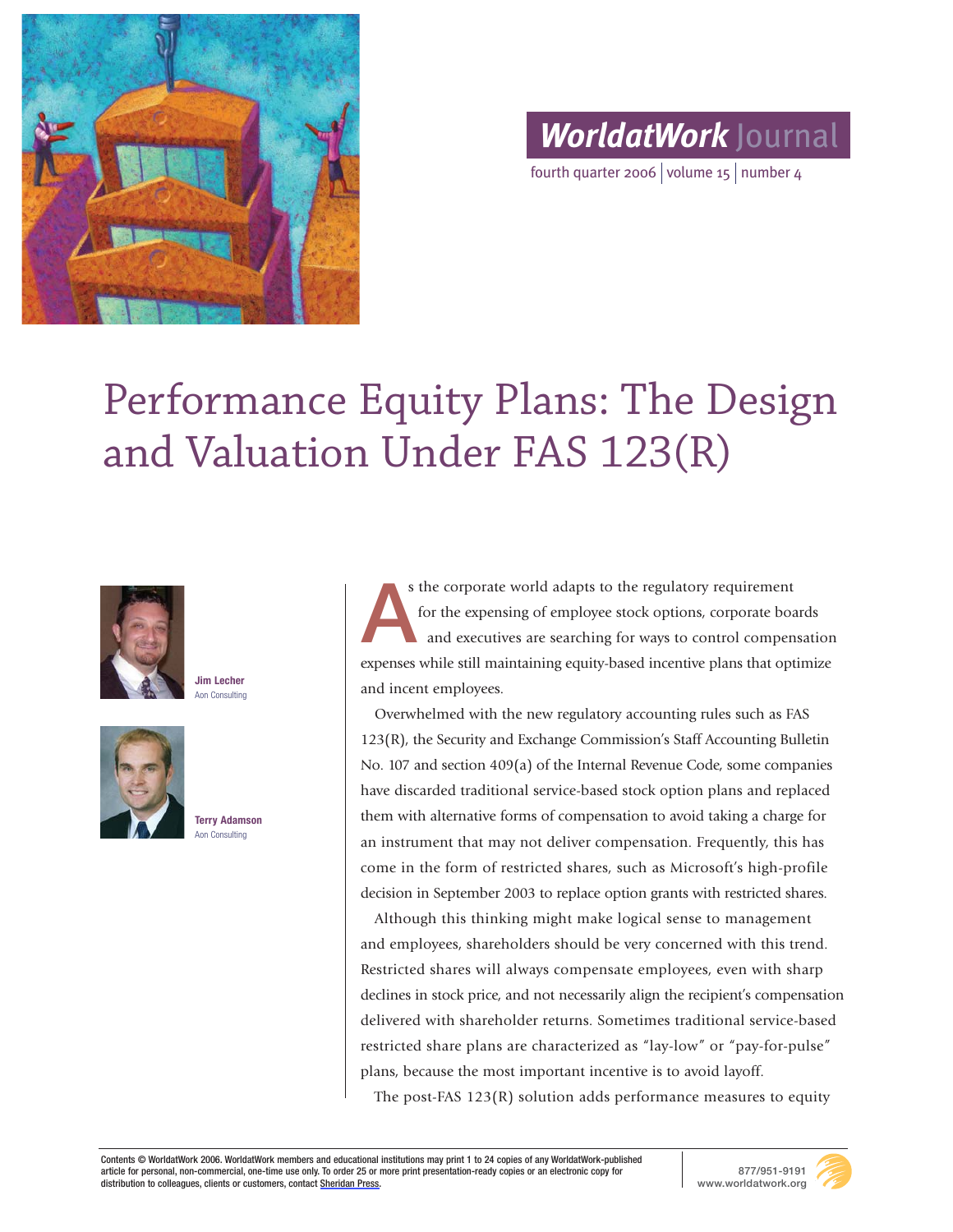instruments. This is intended to more tightly align the compensation delivery with shareholder return, and the compensation charge to the income statement. Because FAS 123(R) no longer requires "variable" accounting for performance plans, they have gained favor in the marketplace.

FAS 123(R) identifies two distinct types of performance plans, those with *performance conditions*, and those with *market conditions*. *A performance condition* stipulates a target that is defined solely by reference to the employer's operations, such as a specified growth rate in return on assets, earnings per share (EPS) or earnings before interest, taxes, depreciation and amortization (EBITDA). On the other hand, a *market condition* stipulates that certain price levels (either in the form of percentage appreciation or an intrinsic value gain) must be achieved with regard to the companies' stock or the relative stock performance against comparator companies. A market condition should be reflected in the grant date valuation and *not* adjusted as a result of the outcome of the condition. The valuation should use a probabilistic approach to calculate fair value based upon an underlying model of future stock prices. In general, these plans will have a discount over similar plans that only require a service condition to be met for the instrument to deliver value to the employee.

There has been a great deal of discussion with respect to the pros and cons of performance and market conditions. Both plans have considerable merit, and depending on the facts and circumstances of any particular situation, both can be advantageous.

This paper summarizes types of equity plans containing market conditions observed in the marketplace, as well as provides a broad understanding of the resulting valuations. The most prevalent types of market-based conditions found in equity and cash plans can be described as *absolute performance plans* and *relative performance plans.* Absolute performance plans

base vesting on the performance of the granting entity regardless of how the rest of the market performs. Relative performance plans compare returns of the granting entity to the returns of a selected group of peer companies. This type of plan is more complex but will protect employees in the case of a general market downturn because the company will only have to outperform its peers for the instrument to vest. These plans are summarized in greater detail in Figure 1.

## **FIGURE 1 Absolute Performance Plans and Relative Performance Plans**

# **Absolute Performance Plans** 1. Contingent Vesting Plans (vesting only occurs if the market condition is achieved) • Vesting occurs at the service period, if the market condition is achieved at or before the service period. • Vesting occurs at the latest point of achieving the market condition or a specified service period. 2. Vesting Accelerator Plans (vesting occurs at the earliest point of attaining the market condition or a specified service period). **Relative Performance Plans** 1. Relative vesting 2. Indexed Exercise Prices (stock option or stock appreciation rights only).

Further, there are many different ways the plans can be customized—stock options, restricted shares or units, stock appreciation rights or even with cash incentives. Please note, however, that the accounting consequences may be materially different. For example, SARs settled in cash or cash incentive plans will be deemed a *liability*¸ and need to be marked-to-market for each successive reporting period. Liability plans may face unlimited potential liability, depending on the share price appreciation, unless the plan also caps the potential compensation delivered at some multiple. The benefit to shareholders of a market-based hurdle is that compensation delivered and share price are tightly correlated. As many know, even if internal metrics are met, the share price of a company's stock can still decline.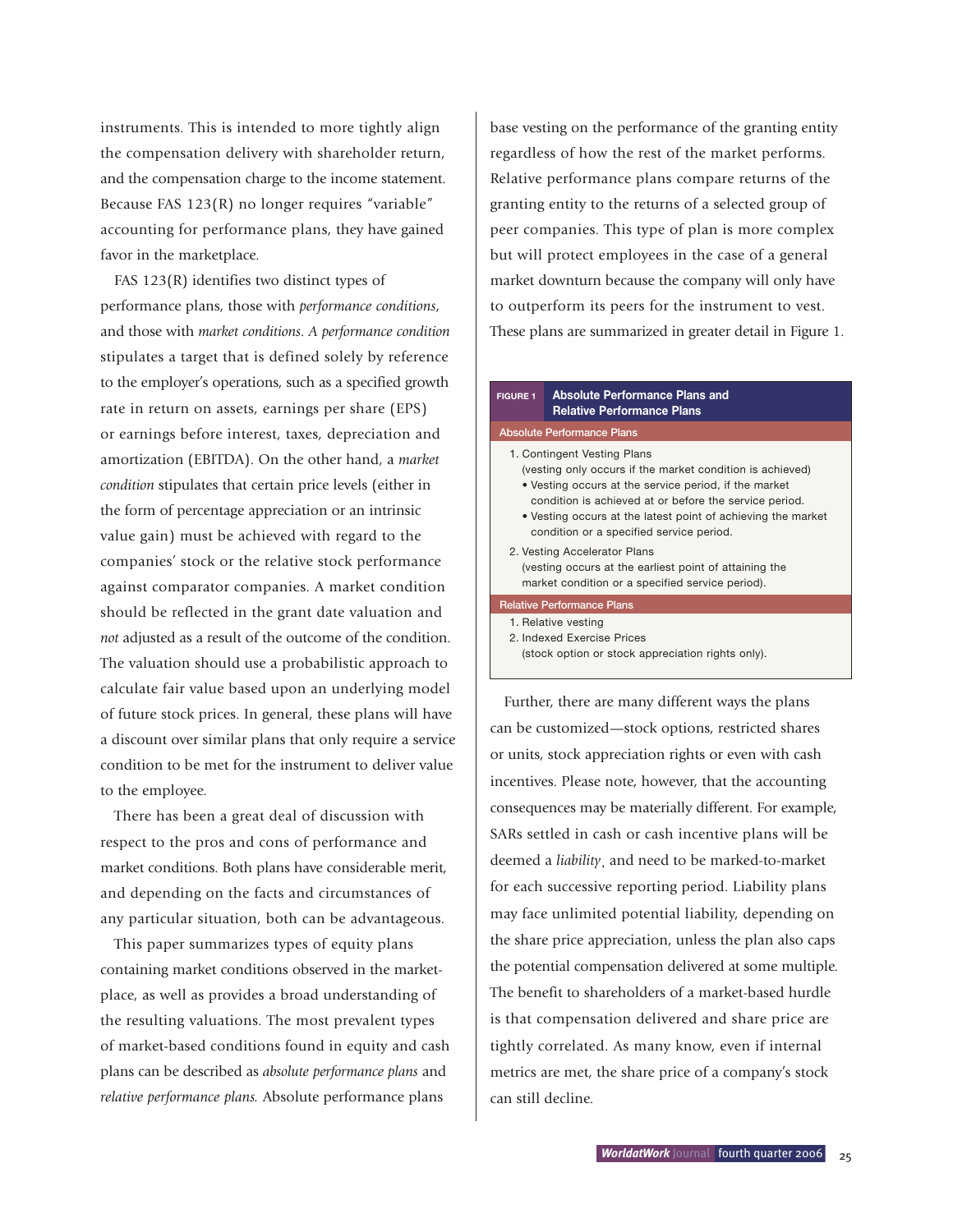# Absolute Performance Plans

*Contingent vesting plans (Vesting occurs at the service period if the market condition is achieved at or before the service period):* The most common type of market condition stipulates that shares or options only vest if they reach a specified return threshold such as 10 percent or 25 percent of Total Shareholder Return ("TSR") for 30 consecutive trading days from the date of grant during a predefined service period. The market condition must be achieved during the service period or the shares would be cancelled. Further, the recipient continues to have a service condition on the option and, therefore, must continue employment during the entirety of the service period. The plan's benefit is recipients only get compensated when creating shareholder value, and therefore are aligned with investors. The drawback is sometimes TSR is not correlated by employee performance, and is frequently affected by outside market factors. Figure 2 summarizes the pros and cons of this type of plan.

| <b>FIGURE 2</b>                                     | <b>Absolute Performance Plans</b> |                                                      |  |  |  |
|-----------------------------------------------------|-----------------------------------|------------------------------------------------------|--|--|--|
|                                                     | Pros                              | Cons                                                 |  |  |  |
| + Compensation Tied to<br>Shareholder Returns       |                                   | - TSR now always correlated<br>to actual performance |  |  |  |
| + Fixed accounting                                  |                                   |                                                      |  |  |  |
| + Lower expense than absent<br>the market condition |                                   |                                                      |  |  |  |

Figure 3 on page 27 summarizes valuations based upon many different stretch performance periods and targeted stock appreciation levels. Further, we have illustrated the reductions in fair value, given expected stock price volatilities of 20 percent and 50 percent. (Outside of the prescribed market conditions, the other valuation assumptions remain the same—an expected life consistent with the simplified approach prescribed

by SAB 107 equal to the average of the vesting period and the contractual term, a risk-free rate commensurate with the expected life, and a constant dividend yield). We have also assumed the service vesting is cliff vesting during a period equal to the performance period. Please observe that more volatile stocks are *more* likely to achieve higher market condition thresholds, and thus smaller reductions in fair value are attributable to the market condition.

If Company XYZ would like to determine the effect of adding a market condition to its stock option grant it can do so by following the methodology described in Example 1.

#### Example 1

Suppose Company XYZ plans on granting 250,000 stock options with a three-year cliff vesting schedule. The expected volatility is 50 percent and the current stock price is \$50. The fair value of traditional "vanilla" stock options would be \$6.7 million, determined with the charts shown in Figure 3.

#### **53.57% x \$50.00 x 250,000 = \$6,696,250**

Suppose Company XYZ would like to see the effect of adding a performance hurdle to the plan, of maintaining a stock price of \$60 for 30 consecutive trading days on or before the third anniversary of the grant date, or of approximately an 8-percent annual return compounded for three years. To calculate the fair value of the same plan with the market condition the company would reference the charts shown in Figure 3. The table shows that a plan with three-year vesting and an 8-percent vesting hurdle would reduce the valuation by 9.71 percent. The resulting fair value would be 48.37 percent of grant, or \$24.19. This would result in total compensation expense for the grant of approximately \$6 million, a reduction in expense of approximately \$700,000.

**53.57% x (1 – 9.71%) x \$50.00 x 250,000 = \$6,046,044**

Figures 3, 4 and 5 and this paper serve as a guide for compensation planning only and should not be used in lieu of more exact valuations for FAS 123(R).

Because the options valued in Figure 3 also have a service condition, management can maintain the retention benefits of a traditional service-based plan, but will not allow compensation delivery in the case of poor stock performance. The plan has a market condition *and* a service period commensurate equal to the performance period. Therefore, the fair value of the instrument can be reversed if the option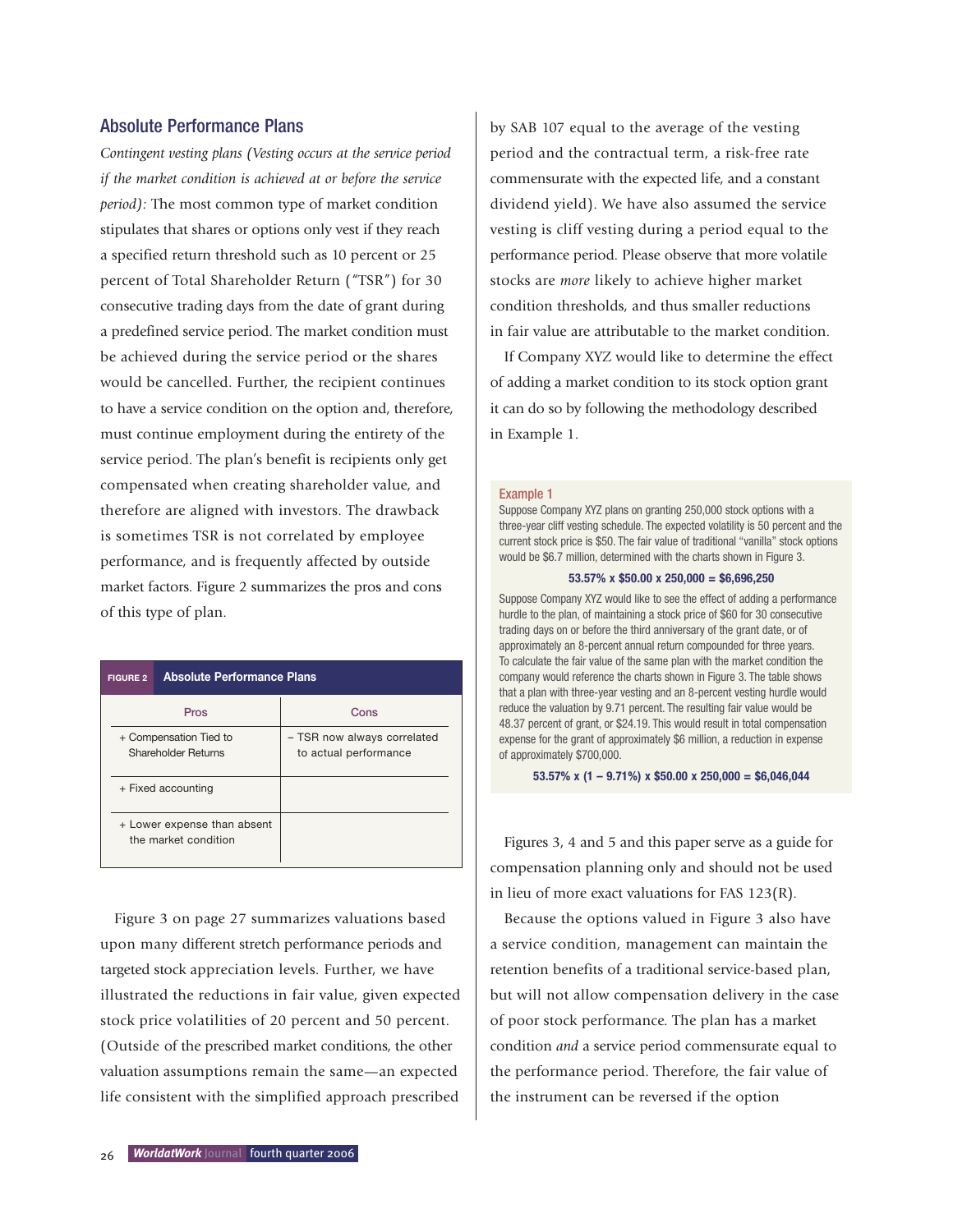is forfeited due to termination prior to satisfying the service vesting criteria. Assuming the option is not forfeited prior to vesting, it will have fixed accounting, and will not need to be reconciled during future reporting periods, regardless of the achievement of the market condition. From an accounting perspective, it is beneficial that this plan will always have a fixedservice period, because it becomes easier to manage and project compensation expense.

*Contingent vesting plans (Vesting occurs at the later of the service vesting date and the date at which the market condition is achieved):* Frequently, plans are designed that allow for vesting at the later of the service period and the achievement of the market condition.

Figure 4 on page 28 summarizes valuations based upon various stretch performance periods and targeted stock appreciation levels, and a 20-percent and 50-percent expected volatility. Please note the fair value for this type of plan will be higher than a plan without the market condition. This is because the holding period will increase on this type of plan, as employees must wait for the market condition to be satisfied before the instruments vest. This results in a longer option holding period and a higher fair value.

*Vesting accelerator plans (Vesting occurs at the achievement of the market condition or a specified service period, whichever occurs earlier):* Frequently, companies design plans that accelerate vesting prior to a preset service-based

| 1001120                              | <b>TOOMING OVERFUSHED INTO THE REAL TION TO THE OCTTROG OUTRIGHT ONLY TOOMING</b> |                |           |           |                                                               |           |  |  |
|--------------------------------------|-----------------------------------------------------------------------------------|----------------|-----------|-----------|---------------------------------------------------------------|-----------|--|--|
|                                      |                                                                                   | 20% Volatility |           |           |                                                               |           |  |  |
|                                      |                                                                                   | 1 Year         | 2 Years   | 3 Years   | 4 Years                                                       | 5 Years   |  |  |
|                                      | <b>Black-Scholes Value</b>                                                        | 26,40%         | 28.20%    | 30.03%    | 31.83%                                                        | 33.49%    |  |  |
|                                      |                                                                                   |                |           |           | Reduction of Valuation from Traditional Service-Based Options |           |  |  |
|                                      | $2\%$                                                                             | $-9.02%$       | $-8.56%$  | $-7.04%$  | $-5.07%$                                                      | $-3.10%$  |  |  |
| Vesting Hurdle<br>(Total Annual TSR) | 4%                                                                                | $-13.70%$      | $-13.21%$ | $-12.71%$ | $-9.98%$                                                      | $-7.96%$  |  |  |
|                                      | 6%                                                                                | $-24.20%$      | $-22.22%$ | $-19.91%$ | $-17.21%$                                                     | $-15.42%$ |  |  |
|                                      | 8%                                                                                | $-28.95%$      | $-27.75%$ | $-26.63%$ | $-25.75%$                                                     | $-25.26%$ |  |  |
|                                      | 10%                                                                               | $-37.20%$      | $-35.80%$ | $-34.76%$ | $-34.60%$                                                     | $-33.95%$ |  |  |

**FIGURE 3 Vesting Occurs if Hurdle is Met Prior to the Service Condition—Cliff Vesting**

Assumes a Black-Scholes valuation with an expected life equal to the midpoint of the service period and the contractual term (for example, a one-year service period and a 10-year contractual term would yield an expected life of 5.5 years), a volatility of 20 percent, no dividend yield and a risk-free rate commensurate with the expected life.

|                                      |                                  | 50% Volatility |           |           |                                                               |           |  |
|--------------------------------------|----------------------------------|----------------|-----------|-----------|---------------------------------------------------------------|-----------|--|
|                                      |                                  | 1 Year         | 2 Years   | 3 Years   | 4 Years                                                       | 5 Years   |  |
|                                      | Black-Scholes Value <sup>1</sup> | 49.23%         | 51.43%    | 53.57%    | 55,60%                                                        | 57.46%    |  |
|                                      |                                  |                |           |           | Reduction of Valuation from Traditional Service-Based Options |           |  |
|                                      | 2%                               | $-5.02%$       | $-4.44%$  | $-3.42%$  | $-0.95%$                                                      | $-0.15%$  |  |
|                                      | 4%                               | $-7.65%$       | $-6.62%$  | $-5.31%$  | $-2.87%$                                                      | $-1.28%$  |  |
|                                      | 6%                               | $-9.99\%$      | $-8.21%$  | $-7.34%$  | $-4.98%$                                                      | $-2.90\%$ |  |
| Vesting Hurdle<br>(Total Annual TSR) | 8%                               | $-13.02%$      | $-11.50%$ | $-9.71%$  | $-6.67%$                                                      | $-4.96%$  |  |
|                                      | 10%                              | $-15.80%$      | $-13.29%$ | $-12.29%$ | $-10.50\%$                                                    | $-7.18%$  |  |

<sup>1</sup> Assumes a Black-Scholes valuation with an expected life equal to the midpoint of the service period and the contractual term (for example, a one-year service period and a 10-year contractual term would yield an expected life of 5.5 years), a volatility of 50 percent, no dividend yield and a risk-free rate commensurate with the expected life.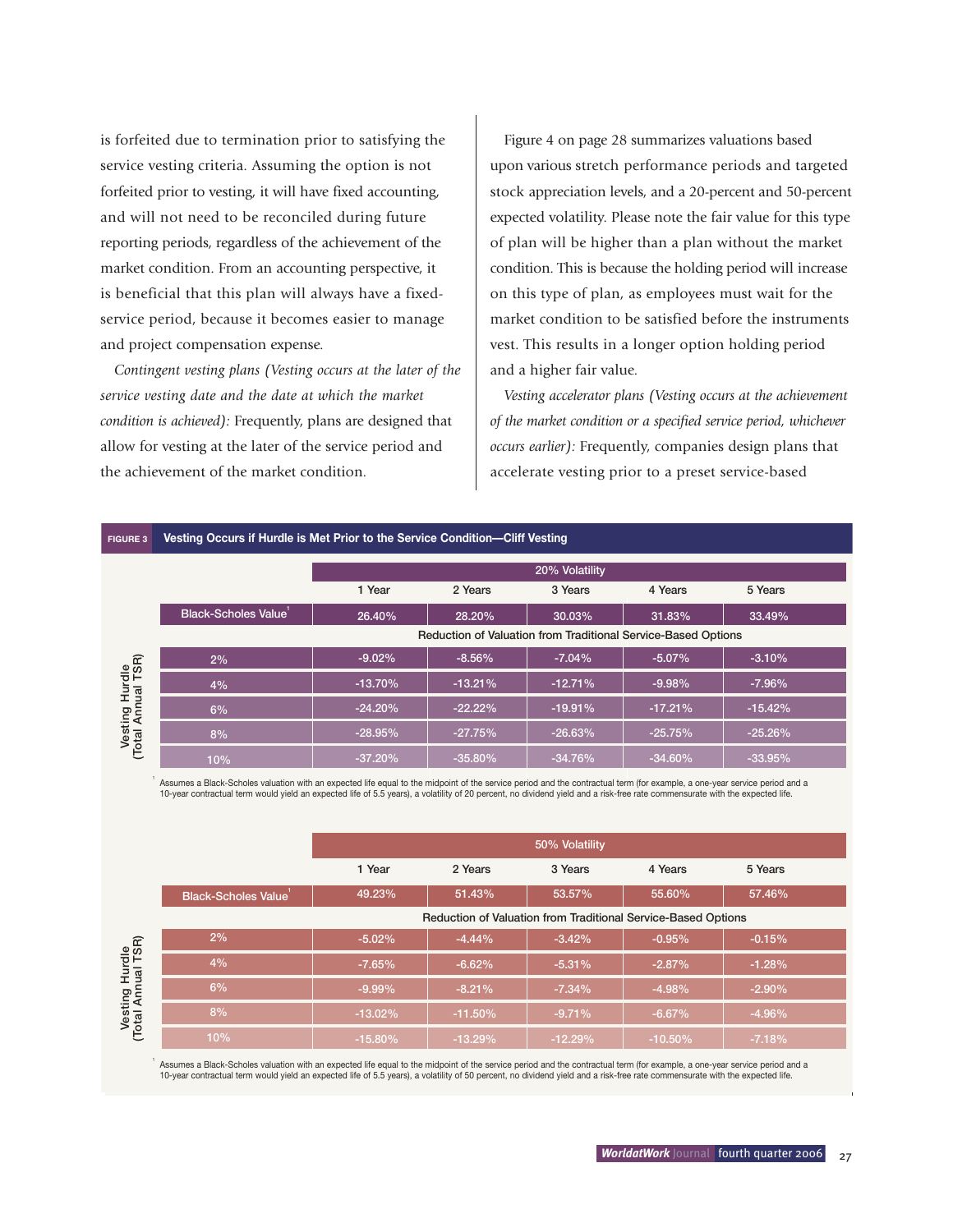vesting condition at the achievement of some specified target threshold.

Figure 5 on page 29 summarizes valuations based upon various stretch performance periods and targeted stock appreciation levels, and a 20-percent and 50 percent expected volatility. The pros and cons of this plan are detailed in Figure 6.

Please note that because the plan vests at the earlier period of attainment of the performance and the service conditions, it is required to calculate *a derived service period,* which is the period of time the compensation expense needs to be amortized over. The derived service period is obtained as an output from the Monte-Carlo modeling process.

As seen in Figure 5, there can be substantial discounts

over standard options with this type of performance condition. The discount will increase as the vesting target increases. Also note that the discount will be greater for companies with lower volatility, because it would be more difficult for a low-volatility company to achieve substantial stock price growth.

# Relative Performance Plan

*Relative vesting:* A typical relative performance plan stipulates that the equity instrument will vest on a sliding scale that is determined by comparing the performance of the company's Total Shareholder Return (TSR) with the TSR of a selected group of publicly traded companies. Figure 7 on page 30 summarizes the vesting provisions of alternative relative vesting plans.

| <b>FIGURE 4</b>                      | Vesting Occurs at the Later of the Stretch Target and Achievement of the Vesting Hurdle-Cliff Vesting                                                                                                                                                                                                                                                       |        |         |                                                                |         |         |
|--------------------------------------|-------------------------------------------------------------------------------------------------------------------------------------------------------------------------------------------------------------------------------------------------------------------------------------------------------------------------------------------------------------|--------|---------|----------------------------------------------------------------|---------|---------|
|                                      |                                                                                                                                                                                                                                                                                                                                                             |        |         | 20% Volatility                                                 |         |         |
|                                      |                                                                                                                                                                                                                                                                                                                                                             | 1 Year | 2 Years | 3 Years                                                        | 4 Years | 5 Years |
|                                      | Black-Scholes Value                                                                                                                                                                                                                                                                                                                                         | 26.40% | 28.20%  | 30.03%                                                         | 31.83%  | 33.49%  |
|                                      |                                                                                                                                                                                                                                                                                                                                                             |        |         | Reduction in Fair Value from Traditional Service-Based Options |         |         |
|                                      | 2%                                                                                                                                                                                                                                                                                                                                                          | 4.60%  | 4.02%   | 3.16%                                                          | 2.84%   | 2.31%   |
|                                      | 4%                                                                                                                                                                                                                                                                                                                                                          | 5.92%  | 5.47%   | 4.90%                                                          | 4.50%   | 3.79%   |
|                                      | 6%                                                                                                                                                                                                                                                                                                                                                          | 6.58%  | 7.04%   | 7.01%                                                          | 6.12%   | 4.94%   |
| Vesting Hurdle<br>(Total Annual TSR) | 8%                                                                                                                                                                                                                                                                                                                                                          | 8.00%  | 8.72%   | 8.52%                                                          | 7.35%   | 5.09%   |
|                                      | 10%                                                                                                                                                                                                                                                                                                                                                         | 8.71%  | 10.36%  | 10.14%                                                         | 7.66%   | 5.43%   |
|                                      |                                                                                                                                                                                                                                                                                                                                                             | 1 Year | 2 Years | 50% Volatility<br>3 Years                                      | 4 Years | 5 Years |
|                                      | <b>Black-Scholes Value</b>                                                                                                                                                                                                                                                                                                                                  | 49.23% | 51.43%  | 53.57%                                                         | 55,60%  | 57.46%  |
|                                      |                                                                                                                                                                                                                                                                                                                                                             |        |         | Reduction in Fair Value from Traditional Service-Based Options |         |         |
|                                      | 2%                                                                                                                                                                                                                                                                                                                                                          | 4.53%  | 4.20%   | 3.48%                                                          | 3.72%   | 3.53%   |
| Vesting Hurdle<br>(Total Annual TSR) | 4%                                                                                                                                                                                                                                                                                                                                                          | 5.12%  | 4.53%   | 4.18%                                                          | 4.36%   | 4.16%   |
|                                      | 6%                                                                                                                                                                                                                                                                                                                                                          | 5.39%  | 4.99%   | 4.69%                                                          | 4.93%   | 4.62%   |
|                                      | 8%                                                                                                                                                                                                                                                                                                                                                          | 5.78%  | 5.42%   | 5.55%                                                          | 5.38%   | 5.17%   |
|                                      | 10%                                                                                                                                                                                                                                                                                                                                                         | 6.33%  | 6.48%   | 6.22%                                                          | 6.24%   | 5.67%   |
|                                      | Assumes a Black-Scholes valuation with an expected life equal to the midpoint of the service period and the contractual term (for example, a one-year service period and a 10-<br>year contractual term would yield an expected life of 5.5 years), a volatility of 50 percent, no dividend yield and a risk-free rate commensurate with the expected life. |        |         |                                                                |         |         |
| 28                                   | <b>WorldatWork</b> Journal fourth quarter 2006                                                                                                                                                                                                                                                                                                              |        |         |                                                                |         |         |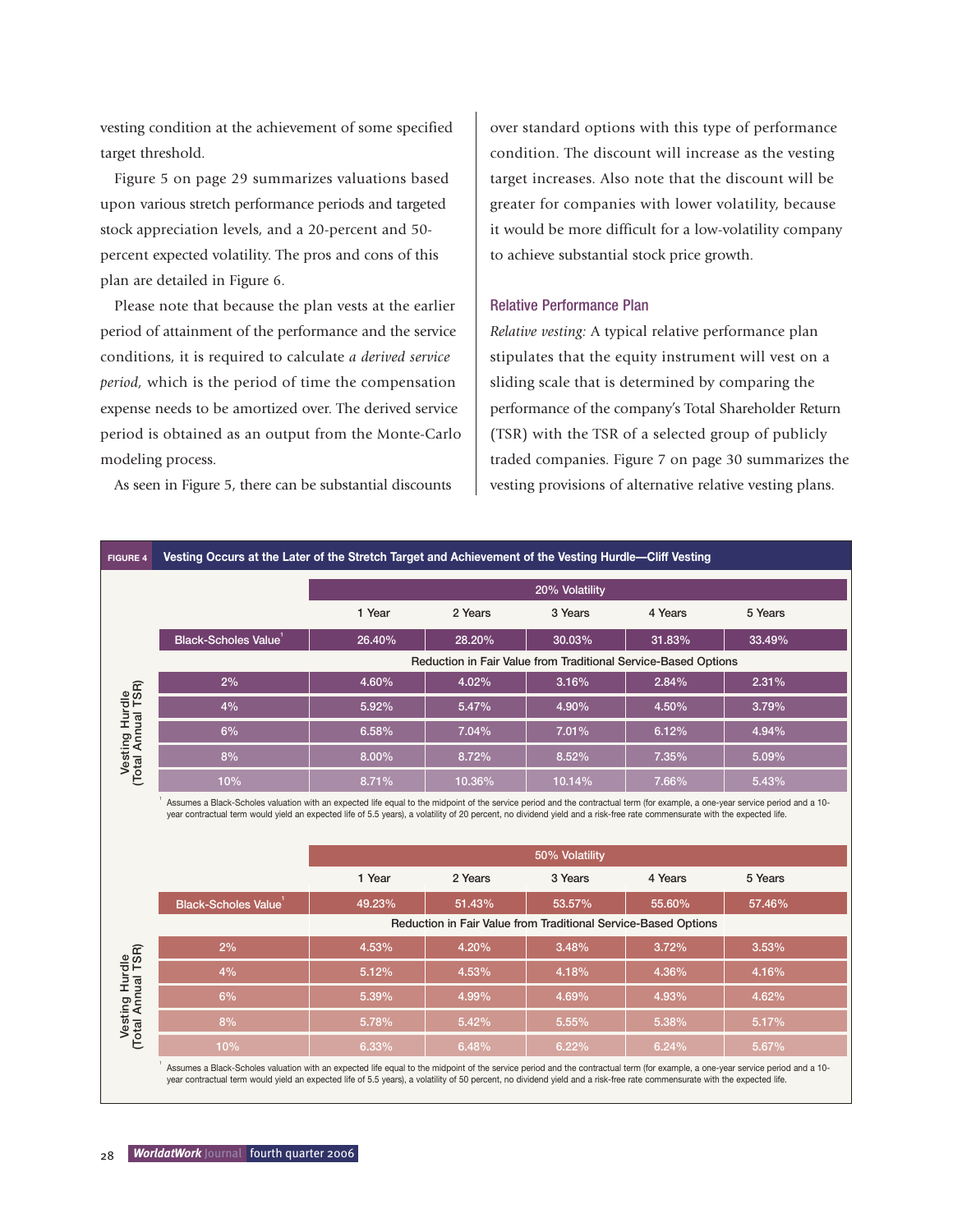| <b>EIGHDE E</b> | Vecting C |  |
|-----------------|-----------|--|

**FIGURE 5 Vesting Occurs at the Later of the Stretch Target and Achievement of the Vesting Hurdle—Cliff Vesting**

|                                      |                            |            | 20% Volatility |           |                                                                |           |  |  |
|--------------------------------------|----------------------------|------------|----------------|-----------|----------------------------------------------------------------|-----------|--|--|
|                                      |                            | 1 Year     | 2 Years        | 3 Years   | 4 Years                                                        | 5 Years   |  |  |
|                                      | <b>Black-Scholes Value</b> | 26.40%     | 28.20%         | 30.03%    | 31.83%                                                         | 33.49%    |  |  |
|                                      |                            |            |                |           | Reduction in Fair Value from Traditional Service-Based Options |           |  |  |
|                                      | 2%                         | $-22.96\%$ | $-17.37%$      | $-15.70%$ | $-16.05%$                                                      | $-16.76%$ |  |  |
|                                      | 4%                         | $-28.99\%$ | $-21.54%$      | $-19.18%$ | $-18.10%$                                                      | $-17.52%$ |  |  |
|                                      | 6%                         | $-31.93%$  | $-26.58%$      | $-24.52%$ | $-22.12%$                                                      | $-21.67%$ |  |  |
| Vesting Hurdle<br>(Total Annual TSR) | 8%                         | $-38.54%$  | $-32.29%$      | $-30.03%$ | $-28.90\%$                                                     | $-29.13%$ |  |  |
|                                      | 10%                        | $-42.05%$  | $-38.59%$      | $-38.18%$ | $-36.89%$                                                      | $-37.51%$ |  |  |

Assumes a Black-Scholes valuation with an expected life equal to the midpoint of the service period and the contractual term (for example, a one-year service period and a 10-year contractual term would yield an expected life of 5.5 years), a volatility of 20 percent, no dividend yield and a risk-free rate commensurate with the expected life.

|                             |                            | 50% Volatility |            |           |                                                                |            |  |
|-----------------------------|----------------------------|----------------|------------|-----------|----------------------------------------------------------------|------------|--|
|                             |                            | 1 Year         | 2 Years    | 3 Years   | 4 Years                                                        | 5 Years    |  |
|                             | <b>Black-Scholes Value</b> | 49.23%         | 51.43%     | 53,57%    | 55,60%                                                         | 57.46%     |  |
|                             |                            |                |            |           | Reduction in Fair Value from Traditional Service-Based Options |            |  |
|                             | 2%                         | $-19.11%$      | $-13.03%$  | $-11.35%$ | $-11.89%$                                                      | $-11.99%$  |  |
| Hurdle<br>"al TSR)          | 4%                         | $-21.93%$      | $-14.22%$  | $-12.31%$ | $-12.01%$                                                      | $-12.35\%$ |  |
|                             | 6%                         | 22,40%         | $-15.61%$  | $-13.54%$ | $-12.58%$                                                      | $-12.75%$  |  |
| Vesting Hur<br>Total Annual | 8%                         | $-24.94%$      | $-16.85%$  | $-15.08%$ | $-13.77%$                                                      | $-13.20%$  |  |
|                             | 10%                        | $-28.20%$      | $-20.03\%$ | $-17.02%$ | $-14.95%$                                                      | $-13.92%$  |  |

Assumes a Black-Scholes valuation with an expected life equal to the midpoint of the service period and the contractual term (for example, a one-year service period and a 10-year contractual term would yield an expected life of 5.5 years), a volatility of 50 percent, no dividend yield and a risk-free rate commensurate with the expected life.

Typical indices are the S&P 500 or a specific industry index, but generally, it is recommended that at least 30 companies be included in the indices.

It should be noted that generally payout percentages are linearly interpolated in whole-percentage increments between the target thresholds. Figure 7 on page 30 has more

| <b>FIGURE 6</b>                                     | <b>Pros and Cons for Plans with</b><br><b>Vesting Acceleration Market Condition</b> |                                                                                          |
|-----------------------------------------------------|-------------------------------------------------------------------------------------|------------------------------------------------------------------------------------------|
|                                                     | Pros                                                                                | Cons                                                                                     |
|                                                     | + Compensation tied to<br>shareholder returns                                       | - TSR not always correlated to<br>actual performance                                     |
|                                                     | + Fixed accounting                                                                  | - Shorter retentive handcuffs                                                            |
| + Lower expense than absent<br>the market condition |                                                                                     | - Tougher to manage and predict<br>expense because it requires<br>derived service period |

significant and harder-to-achieve performance thresholds. These types of plans can be valued for accounting purposes quite easily by using the *capital asset pricing model* along with modeling techniques such as Monte Carlo simulation. Several valuation inputs are required: the risk-free rate of return, the expected volatility of the index, the expected return of the index (which is typically based on observed historical returns), the correlation of the index with all of the components of the index and Company XYZ, and the beta of each component of the index and of Company XYZ. Beta measures the volatility of the security, relative to the asset class, and can be obtained through many different service providers. For example, a company's stock price with a beta of 1 would move parallel with the market, and a beta of 0.50 would move half as much as the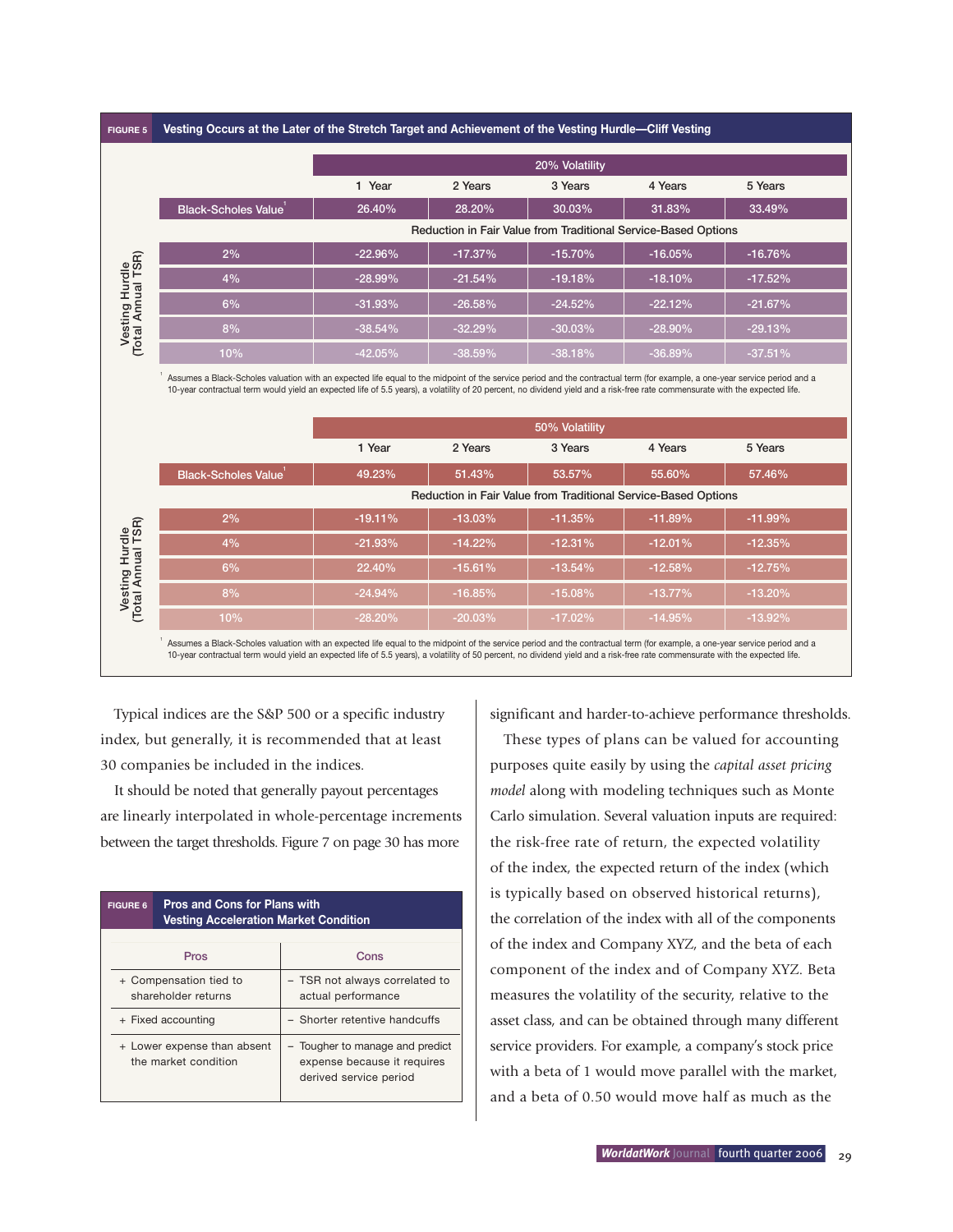|              | <b>FIGURE 7</b> | <b>Vesting Schedules for the</b><br>Two Relative Performance Plans Valued |                    |              |                       |  |  |
|--------------|-----------------|---------------------------------------------------------------------------|--------------------|--------------|-----------------------|--|--|
|              |                 | Percentile                                                                | Vesting<br>Percent | Percentile   | Vesting<br>Percentage |  |  |
|              | $\geq$ 75th     |                                                                           | 200%               | $\geq 85$ th | 200%                  |  |  |
| 50th to 75th |                 |                                                                           | 100%               | 65th to 85th | 100%                  |  |  |
| 25th to 50th |                 |                                                                           | 50%                | 35th to 65th | 50%                   |  |  |
|              |                 | $<$ 25th                                                                  | 0%                 | $<$ 35th     | 0%                    |  |  |

market. The two largest drivers in this type of valuation are the beta of Company XYZ as it compares to the betas of the components of the index and the percentile rankings at which the vesting percentages increase.

Figures 8 and 9 show simulation results for plans with the vesting schedules shown in Figure 7. The results display the resulting vesting percentage for various levels of beta for Company XYZ. A company wishing to estimate the percentage of the grant that would ultimately vest can compare its beta to the betas of its selected peer group and use Figures 8 and 9 as a guide.

Please note that because this is a market condition, this expense would not be trued up to reflect the final outcome of the number of shares that will be granted.

As stated earlier, the two most influential drivers of fair value in this type of plan are the beta of Company XYZ as it compares to the betas of the components of the S&P 500 index, and the percentile rankings at which the vesting percentages increase with an increase in ranking in the S&P 500 Index. The shape of the distribution of betas for the components of the S&P 500 Index will also have an effect on the fair value. The distribution of betas shown in Figure 10 were used to calculate the vesting percentages shown in Figures 8 and 9.

| <b>FIGURE 8</b>        | Plan 1 |        | <b>FIGURE 9</b>        | Plan <sub>2</sub> |        |         |
|------------------------|--------|--------|------------------------|-------------------|--------|---------|
| <b>Beta Percentile</b> | Beta   | Vest%  | <b>Beta Percentile</b> |                   | Beta   | Vest%   |
| 0%                     | 0.0000 | 4.35%  | 0%                     |                   | 0.0000 | 70.23%  |
| 10%                    | 0.6947 | 63.17% | 10%                    |                   | 0.6947 | 107.12% |
| 20%                    | 0.7851 | 68.74% | 20%                    |                   | 0.7851 | 105.56% |
| 30%                    | 0.8790 | 75.48% | 30%                    |                   | 0.8790 | 111.93% |
| 40%                    | 0.9690 | 80.17% | 40%                    |                   | 0.9690 | 114.26% |
| 50%                    | 1.0482 | 84.06% | 50%                    |                   | 1.0482 | 109.13% |
| 60%                    | 1.1097 | 84.85% | 60%                    |                   | 1.1097 | 109.18% |
| 70%                    | 1.1841 | 87.33% | 70%                    |                   | 1.1841 | 110.29% |
| 80%                    | 1.2950 | 89.67% | 80%                    |                   | 1.2950 | 107.41% |
| 90%                    | 1.5069 | 90.30% | 90%                    |                   | 1.5069 | 105.73% |
| 100%                   | 2.3430 | 80.20% | 100%                   |                   | 2.3430 | 83.23%  |